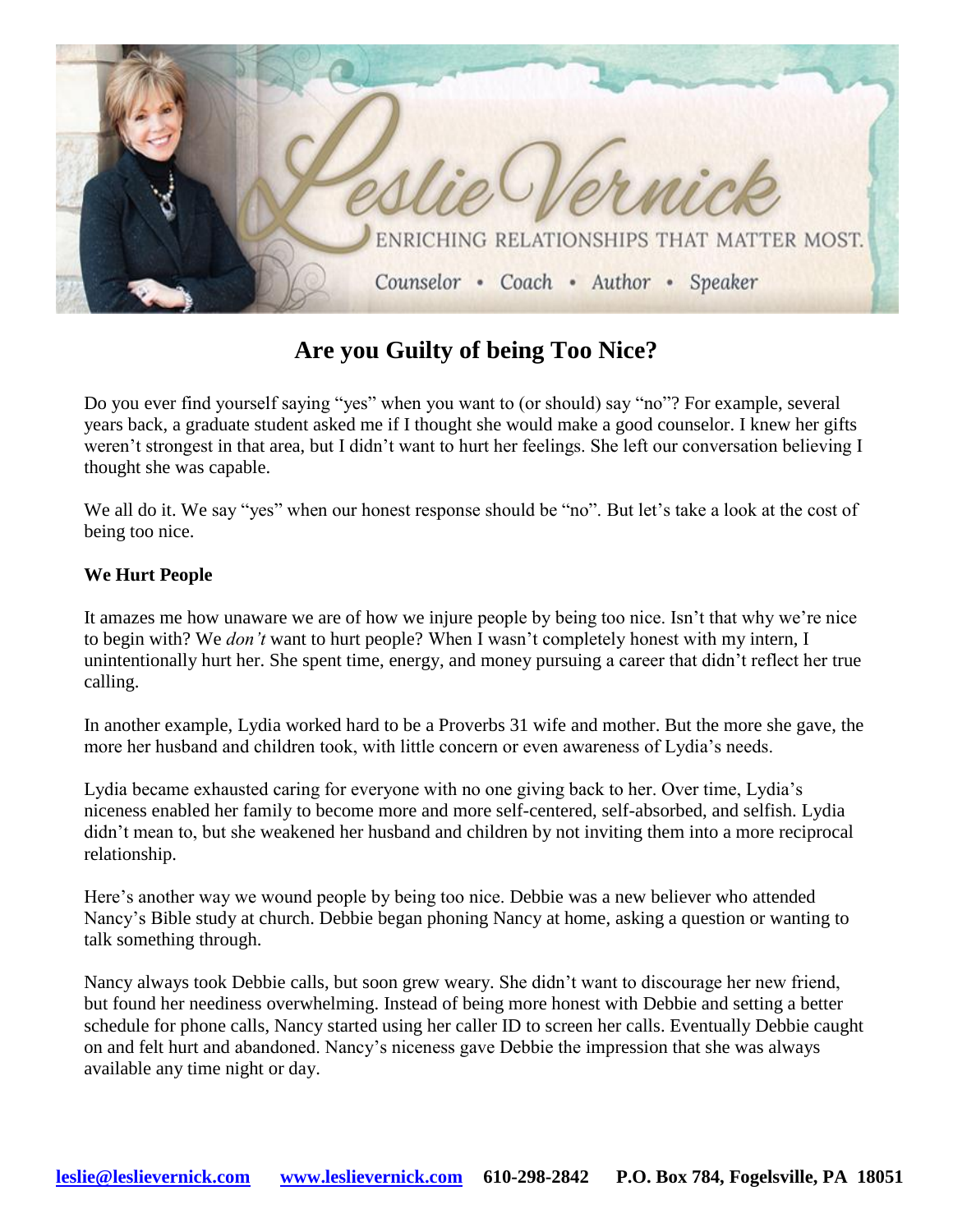

When we are too nice and fail to set appropriate boundaries, we may not mean to, but we hurt people. The only person who can be always available without getting crabby or tired is God. Don't try to do his job. You will fail every time and the other person will get hurt.

## **We Hurt Ourselves**

There is nothing unbiblical about being wise with who you give yourself to. While in college, Sharon took a walk with a young man she wasn't attracted to, nor was she very comfortable with. She said yes because she didn't want to hurt his feelings by saying "no thanks". During their walk, he sexually assaulted her. Every day she deeply regrets that she was too nice.

It doesn't have to be a dangerous or suspicious situation for us to learn to simply say "no thank you, I can't," or "I don't want to." We all have limited resources of time, energy, and money. When we allow others to take from our resources without limits, it's like giving them unrestricted access to our checking account and then feeling angry when we're constantly overdrawn.

If giving to someone hurts you, count the cost. Sometimes it's appropriate to sacrifice yourself for another, and other times it's foolish. Jesus tells a story about five women who refused to share their lamp oil with five others who did not bring enough for themselves. Instead of rebuking these women for being stingy, Jesus called them wise (Mathew 25:1-13).

## **We Miss God's Best**

Each day there are endless things and people that clamor for our attention. Oswald Chambers reminds us that "the great enemy of the life of faith is the good that is not good enough." Don't allow other people to set your values, your schedule, or your priorities.

Many people asked Jesus to do things for them, but Jesus always looked for what God wanted first―even if it meant disappointing people. (See Mark 1:29-38 or John 11:1-6.) When we are too nice and passively accommodate others, we could very well miss God's best.

Finally, here are some steps to help you stop being too nice:

Understand that nice isn't one of the fruits of the Spirit. Being kind doesn't mean you always say "yes." It means that you learn to say "no" kindly.